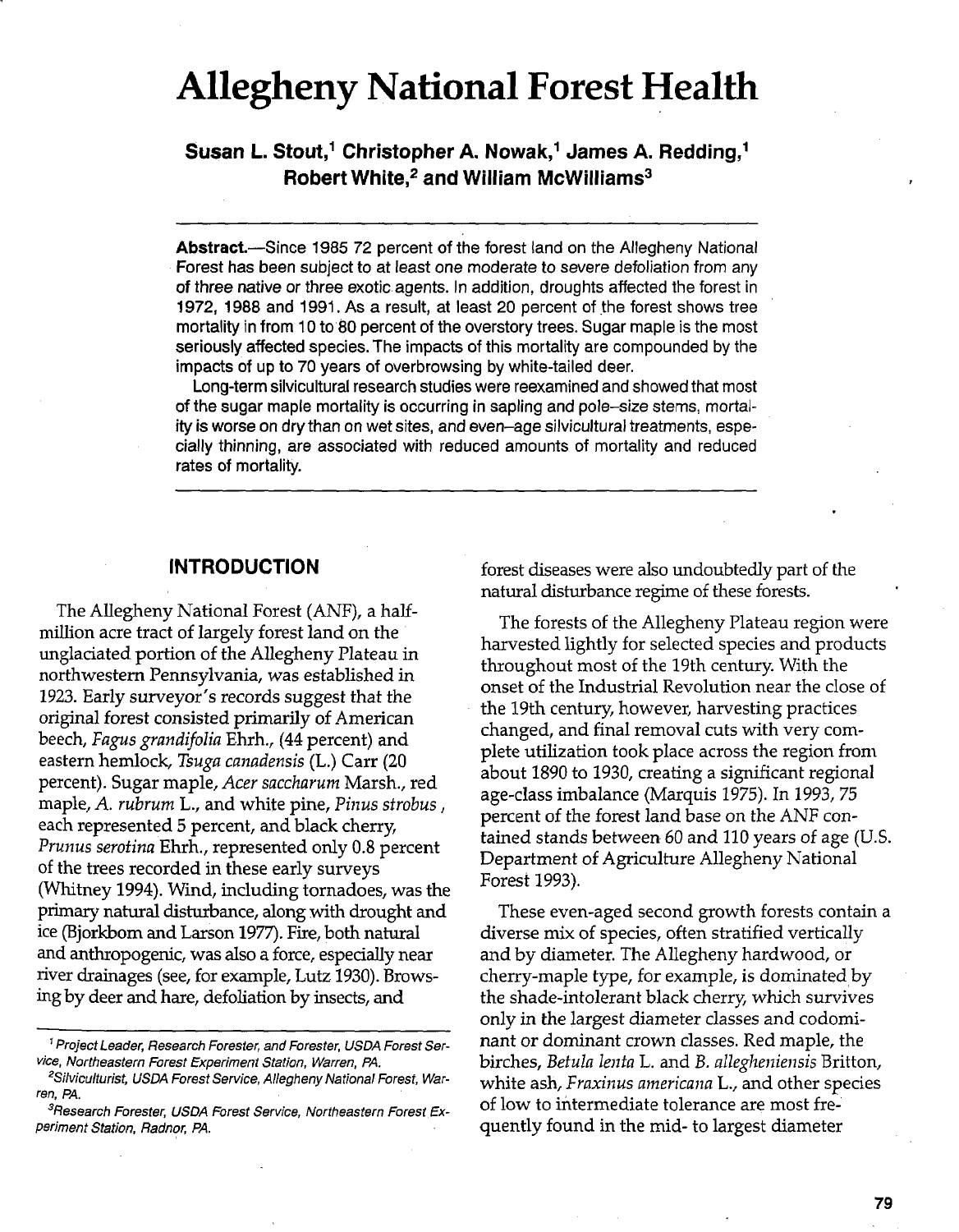classes and codominant crown positions, while the 1965, Bjorkbom and Larson 1977, Whitney 1984, shade tolerant sugar maple and American beech, of Walters and Nowak 1993). the same age as the other species, persist as saplings and small poles in intermediate and suppressed crown positions. When species from the most shade-tolerant group are found in the main crown canopy and largest diameter classes, they are often holdovers from the previous stand, regenerated after mid-19th century partial cuts.

The turn-of-the-century cutting brought about dramatic changes in the species composition of this forest. Black cherry, only 0.8 percent of the presettlement witness trees, represents 28 percent of the trees in today's forest. Red maple has increased from 5 to 25 percent, and sugar maple from 5 to 13 percent (Lois DeMarco, personal communication).

Another important change occurred as the second-growth forest developed. White-tailed deer, Odocoileus virginianus, which had been nearly extirpated from Pennsylvania during the turn-ofthe-century harvest period, were protected by the Pennsylvania Game Commission beginning in 1907, and the herd made a remarkable recovery. By 1929, scientists were noting losses in the shrub layer of the forest (Pennsylvania Game Commission 1991). Since that time, deer herds have been above the target level established by state game managers for the region, with the exception of two brief periods in the 40's and 70's associated with severe winters (Redding 1995).

Deer browsing has had a major impact on forest understories, regeneration development and wildlife habitat (Tilghman 1989, Jones and others 1993, decalesta 1994). Regeneration of species dependent upon advance regeneration, as many of the second-growth species are, is frequently absent. Other species that interfere with the establishment and survival of natural regeneration by casting dense shade at the forest floor level (Horsley 1991, 1993) fill the growing space vacated by browsed seedlings. These plants include hay-scented and New York fern, Dennstaedtia yunctilobula and Thelyyteris noveboracensis, grasses and sedges, beech root suckers, and striped maple, *A.* yennsylvanicum L., seedlings. These effects occur in both managed and unmanaged forests, and have severely impacted natural regeneration processes in the two major old-growth blocks within the ANF (Hough

# **FOREST HEALTH CONCERNS SINCE 1985**

Since 1985 management challenges on the ANF have been increased by the activities of a series of natural and exotic agents. Native defoliators (elm spanworm, Ennomus subsignarius, cherry scallop shell moth, Hydria prunivorata, and forest tent caterpillar, Malacosoma disstria) have defoliated 385,000 acres moderately to severely since 1991. Exotic defoliators (gypsy moth, Lymantria dispar, and pear thrips, Taeniothrips inconsequens) and an exotic insect /disease complex (beech bark disease, Cryytococcus fagisuga and Nectria spp.) have affected 317,000 acres since 1985. Figure 1 shows portions of the ANF that have been moderately to severely defoliated from one to four times between 1985-95. Only 28 percent of the ANF has mot received at least one moderate to severe defoliation. The last 10 years included two droughts, 1988 and 1991, a killing frost on Memorial Day 1992, and both unusually snowfree and unusually snowy winters. And finally, although effects have not been documented, the atmospheric deposition on the ANF's unglaciated and often base-cation poor soils is quite acidic. Collectively, these agents—insects and diseases, droughts and other climatic extremes, and soil-site conditions-have led to the decline of many tree species.

During the 1985-95 decade, personnel of the USDA Forest Service, Northeastern Area State and Private Forestry, Forest Health Protection group working with personnel of the Allegheny National Forest have sprayed more than 248,000 acres with insecticides to reduce defoliation by gypsy moth, elm spanworm, and forest tent caterpillar.

# **MORTALITY AND MANAGEMENT RESPONSES**

Despite these significant efforts to protect the forest from defoliation stresses, the forest has experienced both sudden and gradual tree mortality. During the droughty summer of 1988, for example, tree mortality in the oak type occurred almost overnight in mid- to late-August, especially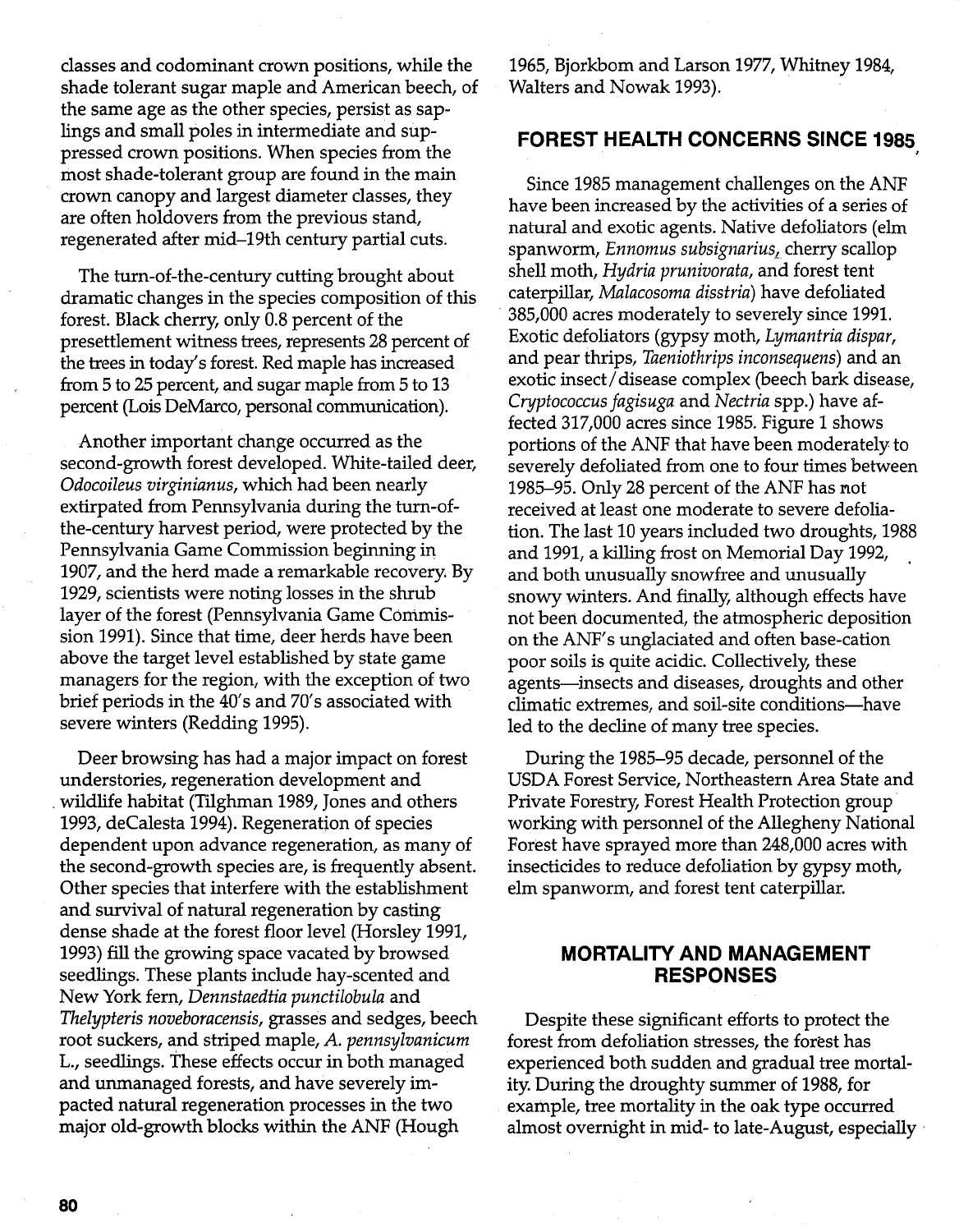

**Figure 1.-Map of the Allegheny National Forest showing areas that experienced moderate to severe defoliation from 1. to 4 times during the decade 1985-94.** 

in areas defoliated by gypsy moth in previous Within the acres surveyed, 12 percent of the basal<br>years. Approximately 108,000 acres have suffered area was already dead, and another 16 percent wa

During 1994, color infrared photography was remaining. Sugar maple was the most heavily used to identify the sites of current decline. Results indicated that approximately 90,000 acres are mer of 1994 to characterize the current decline. $<sup>4</sup>$ </sup>

area was already dead, and another 16 percent was from 10 to 80 percent tree mortality since 1985. judged to be at risk with less than 50 percent crown

<sup>&</sup>lt;sup>4</sup> McWilliams, William H.; Arner. Stanford; Nowak, Christopher A.; White, Robert; Stout, Susan L. in preparation. Characterizing impacts currently affected. We have used inventory data White, Robert; Stout, Susan L. in preparation. Characterizing impacts<br>Collected on 12,000 of these acres during the sum-<br> $P_{A+11}$  Penartment of Agriculture Forest Service, PA: U.S. Department of Agriculture Forest Service, Northeastern For-<br>est Experiment Station.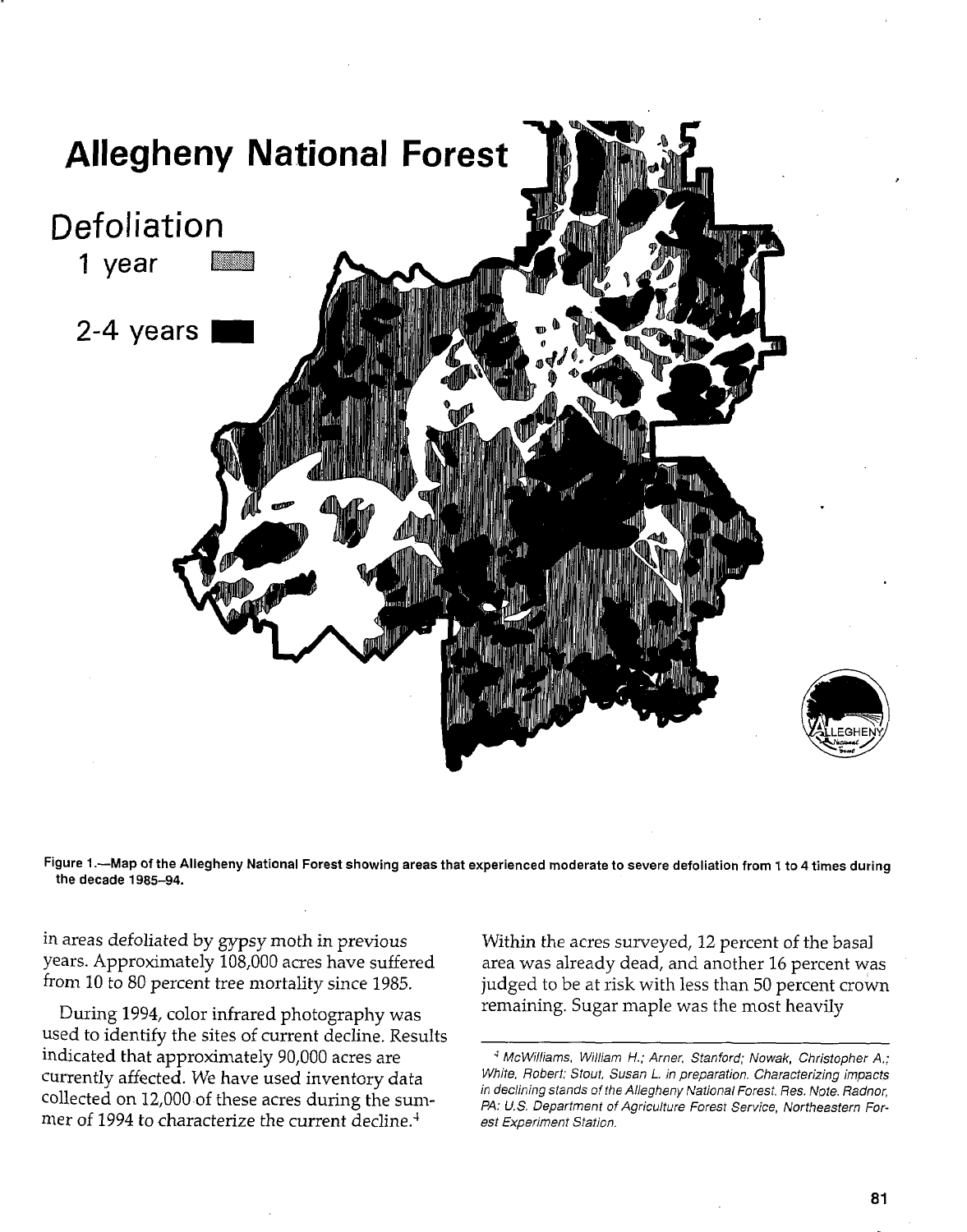impacted species, 28 percent dead and 31 percent at risk. White ash (27 percent dead and 20 percent at risk), beech (12 percent dead and 17 percent at risk), birch (14 percent dead and 4 percent at risk), and red maple (8 percent dead and 13 percent at risk) were other important species with mortality. Within the sugar maple group, mortality averaged about 14 **ft2** per acre, of which 12 **ft2** per acre was in trees of less than 15" diameter at breast height. Rates of mortality were actually highest in the largest size classes, but these represent less than 1 percent of the sugar maple in the sample.

Managers are particularly concerned about the implications of these declines for forest regeneration. In some places, the increased light reaching the forest floor as a result of the recent defoliations and crown dieback has resulted in increased establishment and growth of tree seedlings. Only 8 percent of the stands in the 12,000-acre sample had adequate tree regeneration, including shadetolerant saplings of sufficient health to leave as part of a new stand. But in many places, the beneficiaries of increased light have been ferns, grasses, and sedges, and as mortality removes trees that could provide seed for natural tree regeneration, the management challenges increase. More than 70 percent of the stands in the 12,000-acre sample had fern understory stocking in excess of 30 percent, the level associated with interference with regeneration establishment (Marquis and others 1992). Allegheny National Forest managers commonly use intensive silvicultural practices—including herbicides, fencing, aerial fertilization of established seedlings, and individual tree seedling protectors-to overcome the barriers to natural regeneration. In addition, managers are working with scientists to identify appropriate management strategies for declining stands that do not require regeneration treatments.

**As** of spring 1995, environmental assessments to identify regeneration and, where appropriate, timber salvage responses to the mortality had been completed for 58,000 acres. Work is under way on environmental assessments for the remaining 51,000 acres known to be affected, and new photography and field reconnaissance will be used during the 1995 growing season to identify new or increased mortality.

### **RESEARCH RESPONSES**

As the decline and mortality on the ANF accelerated, scientists looked for explanations and patterns. We used two long-term studies on the Kane Experimental Forest (KEF), a 1700-acre tract within' the boundaries of the ANF on which research into forest management has been conducted since 1929, to examine the effects of silviculture on decline and mortality. We focused these analyses on sugar maple because it is the most significantly impacted species in the Allegheny and northern hardwood types, and because mortality first occurred in this species.

One study was designed to assess the impacts of even-age thinning to different residual relative densities on stand development. **A** series of twoacre treatment plots were installed on the KEF in 1973-75. Treatments were thinnings predominantly from below, and the original stand was an evenage, 55-year-old Allegheny hardwood stand. Treatments were accomplished through a combination of commercial and non-commercial removals. A complete description of the study can be found in Marquis and Ernst (1992) and Nowak.<sup>5</sup> During 1987, the vigor of individual sugar maple trees on these plots was assessed. $6$  We reanalyzed the data from those plots that received thinnings to residual relative stand densities from 50 to 70 percent (Roach 1977, Stout and Nyland 1986) and control plots, to assess the impacts of thinning on sugar maple mortality. We used data from the inventories taken after treatment in the early 1970's, and measurements taken 15 years later, around 1990. These plots occurred across two toposequences typical of the ANF landscape. Comprehensive soil analyses were completed on all these plots during the mid-1980's (Auchrnoody, L. unpublished data on file at the Forestry Sciences Laboratory, Warren, PA). We used these soil analyses to assign a soil drainage class to each of the study plots, enabling us to assess the impacts of soil drainage on sugar maple decline symptoms and mortality. Figure **2** shows decline - -

**Nowak, ChristopherA. in review. Wood volume increment in thinned, 50- to 55-year-old, mixed species Allegheny hardwoods. Canadian Journal of Forest Research.** 

**<sup>&</sup>quot;edding, James. 1987. Study 76 Progress Report for Blocks** I/ **and 111: Maple decline survey. Unpublished report on file at the Forestry Sciences Laboratory, Warren, PA.**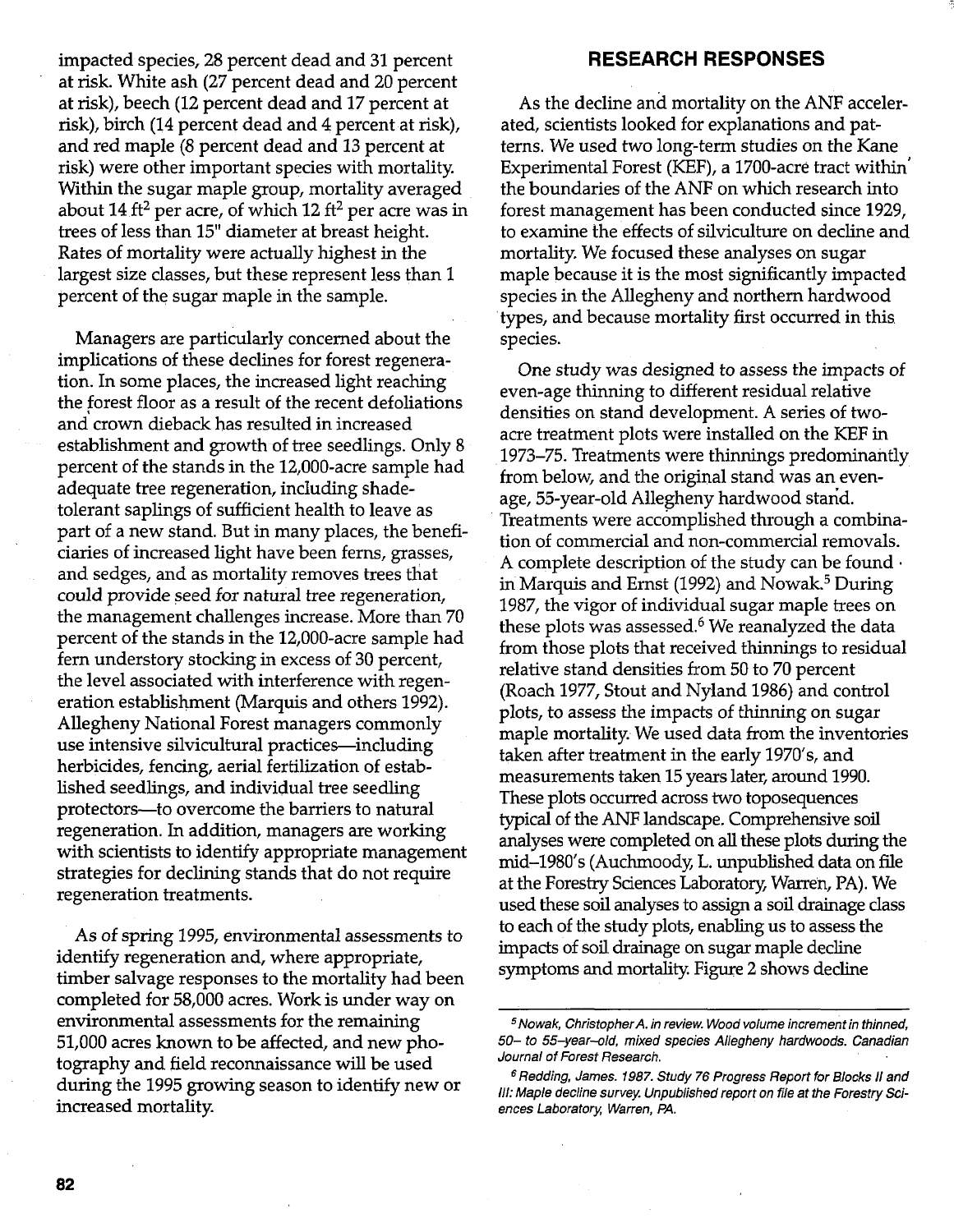

**Figure 2.-Proportion of sugar maple trees showing decline symptoms in control plots from the Kane Experimental Forest thin-** <br> **ning study, as a function of soil drainage. Each bar represents a** ning study, as a function of soil drainage. Each bar represents a bar-values from t-tests between unthinned and thinned.<br>2-acre treatment plot.<br><sup>2</sup> Values in parentheses below each mean are standard deviations.



**Figure 3.-Relative mortality (proportion of post-treatment sugar maple basal area that died during the 15 years after treatment, 1973-75 to 1988-90) in thinned and control plots from the Kane Experimental Forest thinning study, as a function of soil drainage and treatment. Each bar represents a 2-acre treatment plot.** 

symptoms of sugar maple as a function of soil drainage in four uncut, control plots. Decline symptoms were higher on the drier soils. Wet soils had virtually no decline.

Figure *3* shows relative mortality, or the proportion of posttreatment sugar maple basal area that was dead after 15 years, in thinned vs. unthinned plots, across the toposequences. This figure shows that the soil drainage effect was much stronger in unthinned plots. Table 1 shows both absolute and

#### Table 1.-Absolute and relative mortality of sugar maple in thinned **and unthinned, 50-year-old Allegheny hardwoods, 15 years after treatment.**

| Variable                            | <b>Treatment</b> |                 |         |              |                      |
|-------------------------------------|------------------|-----------------|---------|--------------|----------------------|
|                                     | Unthinned        |                 | Thinned |              |                      |
|                                     | n                | mean            | n       | mean         | p-value <sup>a</sup> |
| Number of stems                     |                  |                 |         |              |                      |
| Absolute (stems per acre)           | 6                | 286<br>$(40)^b$ | 9       | 24<br>(19)   | 0.01                 |
| Relative (percent of initial)       | 6                | 69<br>(19)      | 9       | 15<br>(11)   | 0.01                 |
| Basal area                          |                  |                 |         |              |                      |
| Absolute (ft <sup>2</sup> per acre) | 6                | 11.9<br>(6.3)   | 9       | 1.3<br>(1.4) | 0.01ء>               |
| Relative (percent of initial)       | 6                | 26.8<br>(7.8)   | 9       | 4.6<br>(3.7) | <0.01                |

relative sugar maple mortality. In basal area, mean relative sugar maple mortality was six times less than the mortality in the unthinned plots  $(p<0.01)$ . Relative mortality corrects for the fact that thinned plots had fewer trees at the beginning of the period.

Another study on the KEF was installed to test the effects of different silvicultural systems on stand development, growth, and yield. Three variants of uneven-age silviculture, two-age silviculture, and even-age silviculture were investigated. Treatments were applied to 4.9-acre plots during the winter of 1979-80 in four blocks of five treatments each. This study was installed in a multi-age stand resulting from a heavy partial cut during 1900. The study is completely described in Stout (1994). The analysis reported here is based on final measurements taken during the winter of 1995.

For this investigation, we pooled the plots that had received even-age or two-age treatments, and contrasted them with the plots that had received uneven-age treatments. Figure 4 shows the relative mortality (proportion of sugar maple trees left after treatment) in these two groups. Table 2 shows the values displayed in this chart, as well as the wide variation around the means. Differences are not significant but indicate a strong trend. As shown in Table 2, the differences are more nearly significant when expressed as proportions of basal area. The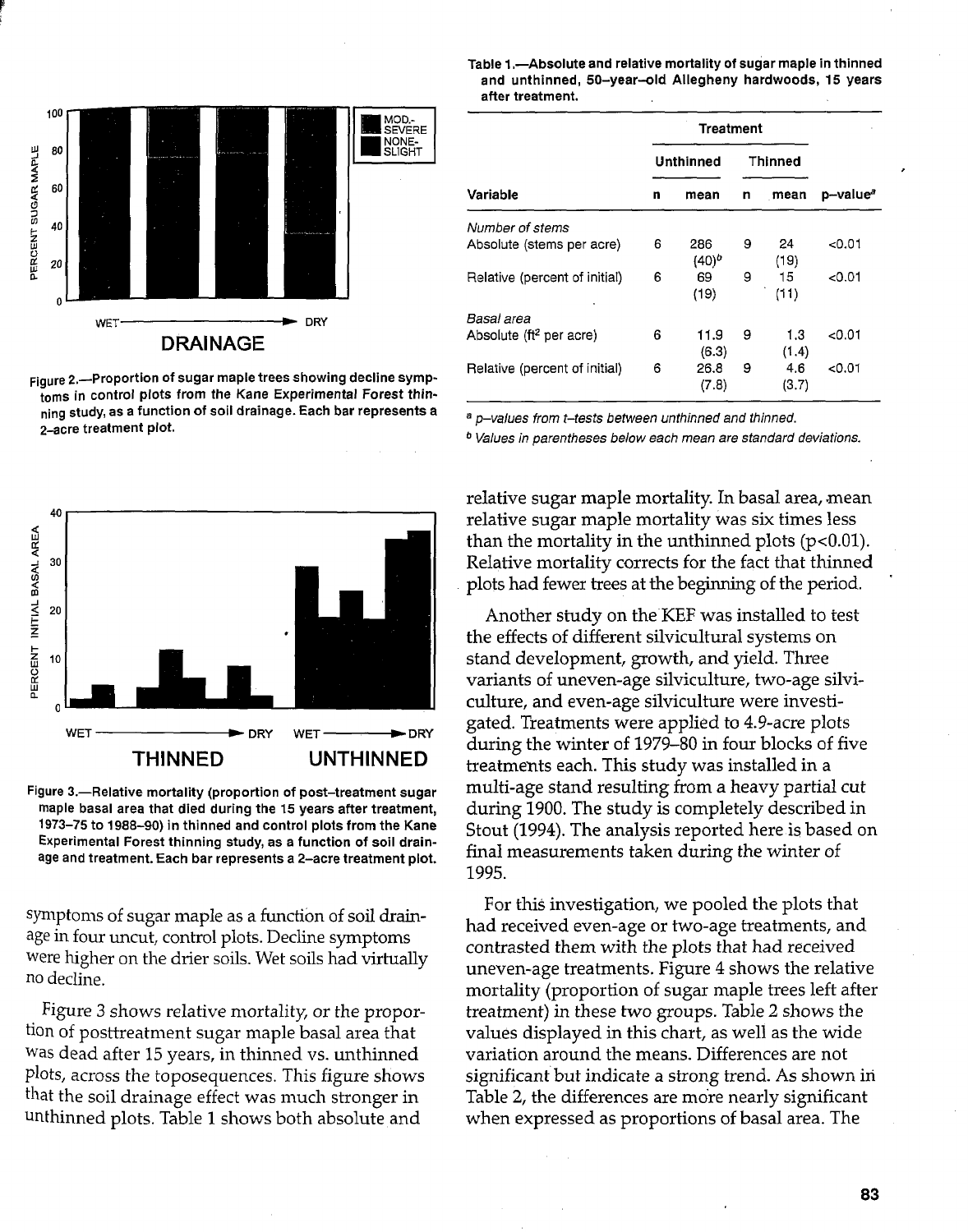large relative mortality when expressed as stems per acre reflects the fact that the mortality was most severe in small trees, which is consistent with the observations from the analysis of ANF mortality plots and with observations from the thinning study. Even-age and two-age treatments discriminate against smaller trees, while uneven-age treatments leave trees in all size classes, and smaller sugar maple trees have been more vulnerable to the stresses of the last decade.

Note that in this older stand, the rates of mortality are much greater than those in the younger, thinned stands. There are several possible explanations for this. Potentially the most important is the measurement period: data analyzed for the thinned stand were collected in 1990, before the worst mortality, and data for the silvicultural systems study were collected in 1995. Based on observations in both stands during 1995, however, we believe that mortality in the older stand is indeed higher than that in the younger stand. In addition to age, this may be because 17 of the 20 plots in the silvicultural systems study were on moderately to well-drained, or dry, soils.

| Table 2.-Absolute and relative mortality of sugar maple in 90-year- |
|---------------------------------------------------------------------|
| old and older multi-age Allegheny hardwood stands treated with      |
| uneven and even-age silviculture, 15 years after treatment.         |

| Variable                      | Treatment |                    |                |              |                      |
|-------------------------------|-----------|--------------------|----------------|--------------|----------------------|
|                               | Unthinned |                    | <b>Thinned</b> |              |                      |
|                               | n         | mean               | n              | mean         | p-value <sup>s</sup> |
| Number of stems               |           |                    |                |              |                      |
| Absolute (stems per acre)     | 12        | 28<br>$(14.9)^{b}$ | 7              | 22<br>(13.8) | < 0.44               |
| Relative (percent of initial) | 12        | 66<br>(11)         | 5°             | 59<br>(11)   | <0.26                |
| Basal area                    |           |                    |                |              |                      |
| Absolute $(t2$ per acre)      | 12        | 9<br>(7.4)         | 7              | 8<br>(4.3)   | <በ.74                |
| Relative (percent of initial) | 12        | 62<br>(16.9)       | 5              | 53<br>(13.8) | <0.31                |

**a p-values from t-tests between stands receiving uneven- and evenage treatments** 

\* **Values in parentheses below each mean are standard deviations.** 

**Two of the even-age stands received intermediate treatments. We have calculated absolute mortality by summing mortality for the two time periods, but there is not a comparable way to calculate relative mortality.** 

#### **LONG-TERM RESPONSES**

The scale and severity of the decline and mortality in Allegheny hardwood forests has, frankly, surprised managers and researchers alike. We haw focused on the dimensions of the problems on the ANF in this paper, but industrial, non-industrial private, and state agencies are experiencing similar problems. Although we have known that the species composition of our second-growth forests is quite different from the original forests of our region, they appeared to be healthy and vigorous until the last decade. The most serious challenge to their sustainability was posed by white-tailed deer browsing on regeneration. Understanding the ecosystem implications of the current decline, and designing a response that offers the best hope of sustaining these forests, will require a comprehensive program of research and adaptive management. Such a program is already beginning.

During the first week of June 1995, a team of scientists and managers from across the northeastern United States met to study the problem and design a comprehensive response. The team included pathologists, physiologists, silviculturists, entomologists, geologists, hydrologists, and managers from state, fed'eral, and industrial landown-



Figure 4.-Relative mortality (proportion of post-treatment sugar **maple basal area that died during the 15 years after treatment, 1980-1995) in plots managed by even-age and uneven-age silvicultural systems from the Kane Experimental Forest silvicultural systems study.**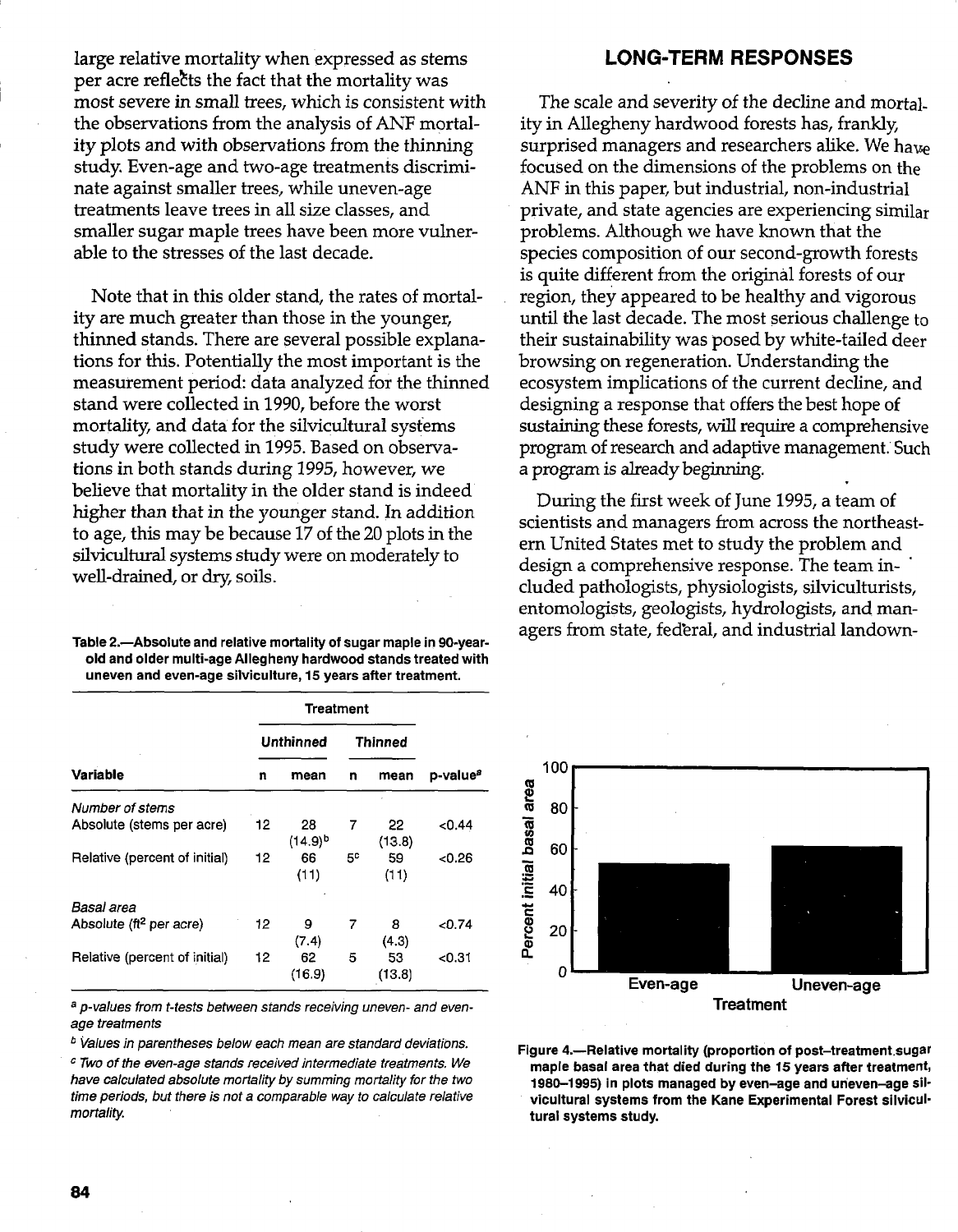ers. Insects, diseases, climate effects, nutrient depletion and soil effects, and anthropogenic stressors were all considered as contributing agents. Participants will design a series of studies that will assess both the patterns and processes associated with this decline. In particular, a coalition including all three branches of the Forest Service (National Forest Systems, Research, and State and Private Forestry), forest industry, and pennsylvania state agencies is cosponsoring a patial assessment. Information about soils, landform, recent and long-term management history, tree species composition, and defoliation history will be entered in a geographic information system. to assess the scope of the problem across the northern tier of Pennsylvania and to detect correlations among these layers and current mortality. At the same time, other scientists will be working on a series of mechanistic studies to identify both causal factors and remedial strategies. Managers will remain heavily involved in this research, using early outcomes as adaptive management strategies.

Already this research has stimulated new understanding of the Allegheny hardwood ecosystem. Patterns of decline and mortality appear to have some association with patterns of glaciation in the region, in addition to the associations with soil drainage identified above. Calcium depletion, not previously studied in this region, has become an important hypothesis. Stand history, particularly shifts in the relative abundance of tree species, may have predisposed some tree species to their current declines. While the challenge of sustaining forests in the face of these declines is indeed a serious one, we anticipate learning a great deal about our ecosystem in the process of meeting this challenge.

# **ACKNOWLEDGMENTS**

Personnel of the U.S. Department of Agriculture, Forest Service, Forest Health Protection Staff in Morgantown, **WV,** especially Robert Acciavatti and John Omer, provided valuable assistance in preparing this paper, as did Stanford Arner of the U.S. Department of Agriculture, Forest Service, Northeastern Forest Experiment Station, Forest Inventory and Analysis staff in Radnor, PA. Wendell Wallace and Sue Wingate of the Allegheny National Forest also helped prepare the figures.

# **LITERATURE CITED**

- Bjorkbom, John C.; Larson, Rodney G. 1977. The Tionesta Scenic and Research Natural Areas. Gen. Tech. Rep. NE-31. Upper Darby, PA: U.S. Department of Agriculture, Forest Service, Northeastern Forest Experiment Station. 24 p.
- deCaIesta, David S. 1994. Effect of white-tailed deer on songbirds within managed forests in Pennsylvania. Journal of Wildlife Management. 58(4):711-718.
- Horsley, Stephen B. 1991. Using RoundUp and Oust to control interfering understories in Allegheny hardwood stands. *Iri:*  McCormick, Larry H.; Gottschalk, eds. Proceedings: 8th Central Hardwoods Conference, 1991, March 4-6: University Park, PA. Gen. Tech. Rep. NE-148. Radnor, PA: U.S. Department of Agriculture, Forest Service, Northeastern Forest Experiment Station: 281-290.
- Horsley, Stephen B. 1993. Mechanisms of interference between hay-scented fern and black cherry. Canadian Journal of Forest Research. 23:2059-2069.
- Hough, Ashbel F. 1965. A twenty-year record of understory vegetation change in a virgin Pennsylvania forest. Ecology. 46:370-373.
- Jones, Stephen B.; decalesta, David; Chunko, SheIby E. 1993. WhitetaiIs are changing our woodlands. American Forests. November/December: 20-25,53-54.
- Lutz, H.J. 1930. The vegetation of Heart's Content, a virgin forest in northwestern Pennsylvania. Ecology. 11:l-29.
- Marquis, David A. 1975. The Allegheny hardwood forests of Pennsylvania. Gen. Tech. Rep. NE-15. Upper Darby, PA: U.S. Department of Agriculture, Forest Service, Northeastem Forest Experiment Station. 32 p.
- Marquis, David A. ; Ernst, Richard L. 1992. The effects of stand structure after thinning on the growth of an Allegheny hardwood stand. Forest Science. 37(4): 1182-1200.
- Marquis, David A.; Ernst, Richard L.; Stout, Susan L. 1992. Prescribing silvicultural treatments in hardwood stands of the Alleghenies (revised). Gen. Tech. Rep. NE-96. Radnor, PA: U.S. Department of Agriculture, Forest Service, Northeastern Forest Experiment Station. 101 p.
- Pennsylvania Game Commission. 119911. Pennsylvania Deer Management. Harrisburg, PA: Pennsylvania Game Commission. 4 p.
- Redding, Jim. 1995. History of deer population trends and forest cutting on the Allegheny National Forest. *111:*  Gottschalk, Kurt W.; Fosbroke, Sandra L., eds. Proceedings 10th Central Hardwood Forest Conference, Morgantown, WV, March 54,1995. Gen. Tech. Rep. NE-197. Radnor, PA: U.S. Department of Agriculture, Forest Service, Northeastern Forest Experiment Station. p. 214-224.
- Roach, Benjamin A. 1977. A stocking guide for AlIegheny hardwoods and its use in controlling intermediate cuttings. Res. Pap. NE-373. Broomall, PA: U.S. Department of Agriculture, Forest Service, Northeastern Forest Experiment Station. **30** p.
- Stout, Susan L.; Nyland, Ralph D. 1986. Role of species composition in relative density measurement in Allegheny